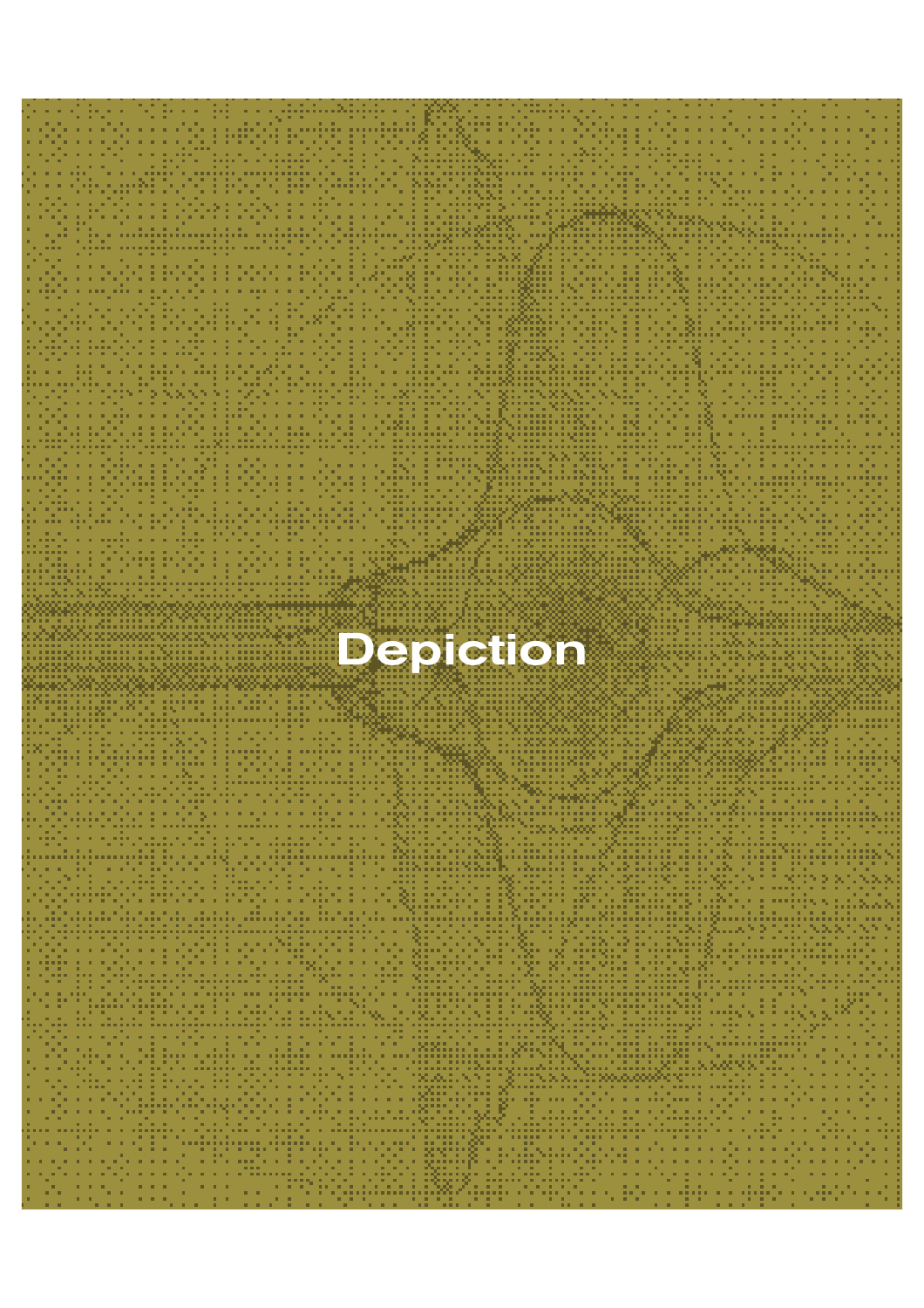## **The Datafication of Forests? From the Wood Wide Web to the Internet of Trees**

Jonathan Gray

HOW CAN DATA and networked digital technologies be used to cultivate collective sensibilities towards the presence of trees?**<sup>1</sup>** How can the datafication of forests build on or depart from oth-

- **1** This question was prompted by correspondence with Bruno Latour in which he asked: "How can the web be used to enhance sensibilities to the presence of our fellow travellers (trees, bacteria, etc.)?" This line of inquiry was also inspired by discussions with Birgit Schneider, who gave a talk on "Talking Trees: Four Perspectives on Ecological Media and Media Ecologies" at King's College London in March 2019. Conversations with Rina Tsubaki at the European Forest Institute have also provided insights into recent developments in this area. Thanks to Bernard Geoghegan and Liliana Bounegru for their comments on various versions of the text.
- **2** James C. Scott, *Seeing Like a State: How Certain Schemes to Improve the Human Condition Have Failed* (New Haven, CT: Yale University Press, 1998), 11.
- **3** Ibid., 13.
- **4** See Thorunn Helgason et al., "Ploughing up the Wood-Wide Web?," *Nature* 394, (1998): 431; Robin Sen, "Budgeting for the Wood-Wide Web," *New Phytologist* 145, no. 2 (2000): 161–3; Suzanne W. Simard et al., "Net Transfer of Carbon between Ectomycorrhizal Tree Species in the Field," *Nature* 388 (1997): 579–82.
- **5** UN Environment Assembly, "The Case for a Digi-tal Ecosystem for the Environment," March 2019, https://un-spbf.org/wp-content/uploads/2019/03/ Digital-Ecosystem-final-2.pdf.
- **6** See Bruno Latour, *Down to Earth: Politics in the New Climatic Regime*, trans. Catherine Porter (Cambridge: Polity Press, 2018); Timothy M. Lenton and Bruno Latour, "Gaia 2.0: Could Humans Add Some Level of Self-Awareness to Earth's Self-Regulation?" *Science* 361, no. 6407 (2018): 1066–8.
- **7** See Bruno Latour and Peter Weibel, eds., *Making Things Public: Atmospheres of Democracy* (Cambridge, MA: The MIT Press, 2005); Celia Lury and Nina Wakeford, eds., *Inventive Methods: The Happening of the Social* (London: Routledge, 2012); Noortje Marres, *Material Participation: Technology, the Environment and Everyday Publics* (London: Palgrave Macmillan, 2012).
- **8** See Bruno Latour, "Circulating Reference: Sampling Soil in the Amazon Forest," in *Pandora's Hope: An Essay on the Reality of Science Studies* (Cambridge, MA: Harvard University Press, 1999), 24–79.
- **9** Jennifer Gabrys's work offers a rich set of perspectives on forest sensing practices, including "Sensing an Experimental Forest: Processing Environments and Distributing Relations," *Computational Culture* 2 (September 2012); *Program Earth: Environmental Sensing Technology and the Making of a Computational Planet* (Minneapolis: University of Minnesota Press, 2016); and "Becoming Planetary," in *Accumulation*, ed. Daniel Barber, *e-flux Architecture* (October 2, 2018).
- **10** These prompts are intended to be illustrative and cerot comprehensive or mutually exclusive. In the spirit of Wittgenstein's *Philosophical Investigations* the aim is to show that data, like language, do not do only one type of thing. This is not to imply a metalan-guage of practices, but is rather intended as an encouragement to "take a wider look around" at how relations with trees are organized with and through data.

er ways of relating to trees, whether through mythology, mapping, camping, conservation, literature, logging, painting, planting, film, food, art installations, activist occupations, imperial expansion, indigenous stewardship, botany, birthing, or bathing (*shinrin-yoku*)? This piece briefly explores some of the emerging practices, infrastructures, and devices that are used to render trees experiencable, sensible, and relatable through digital data.

Official statistics about trees have been considered paradigmatic of institutional myopia. For example, James C. Scott's 1998 *Seeing Like a State* contains a parable about how states and empires sought to summarize their interest in forests to "a single number: the revenue yield of the timber that might be extracted annually."**<sup>2</sup>** The utilitarian's "abstract tree" quantifying wood volume was a spectacular accomplishment insofar as it omitted "nearly everything" considered important by naturalists, anthropologists, and others who studied the life of forests: "Gone was the vast majority of flora: grasses, flowers, lichens, ferns, mosses, shrubs, and vines. Gone, too, were reptiles, birds, amphibians, and innumerable species of insects. Gone were most species of fauna, except those that interested the Crown's gamekeepers. … [The state] typically ignored the vast, complex, and negotiated social uses of the forest for hunting and gathering, pasturage, fishing, charcoal making, trapping, and collecting food and valuable minerals as well as the forest's significance for magic, worship, refuge, and so on."**<sup>3</sup>**

In contrast to this impoverishing datafication, scientists in the 1990s mobilized computational tropes to characterize the rich social interactions between trees and their neighbors and to suggest affinities between arboreal life and digital networks of information exchange. *Nature* magazine used the notion "Wood Wide Web" to editorialize articles examining how mycorrhizal fungi connect plants, a phrase which has subsequently become common amongst researchers.**<sup>4</sup>**As though striving to materialize this metaphorical affinity, recent proposals for an "Internet of Trees," inspired by the "Internet of Things," has led to several pilot projects using digital technologies to enable and multiply connections between forests, devices, databases, networks, scientists, institutions, and publics. The United Nations Environment Assembly has made the case for a "global digital ecosystem of environmental data, algorithms, and insights" in order to "build awareness of the state of our planet."**<sup>5</sup>**

To what extent might digital data practices provide opportunities for not just feats of shortsightedness, but also for multiplying relations and ways of relating to trees? What are the prospects of such developments for Gaia 2.0 and collective encounters with Critical Zones?**<sup>6</sup>**Can data serve as not just a means to accelerate the marketization and bureaucratization of forests, but also as sites of participatory and inventive approaches for attending to and living with them, for "making forests public"?**<sup>7</sup>** Might data practices and infrastructures support "chains of transformations" and "sequences of mediators" not just between forests and scientists, but also between forests and broader publics?**<sup>8</sup>** Might they surface other perspectives on the role of trees in collective life? What is the prospect of incorporating data and digital technologies into "more than human" modes of sensing, sense-making and "becoming planetary," as Jennifer Gabrys puts it?**<sup>9</sup>** While advocates of "forest therapy" suggest 'leaving devices at home," might there also be a case for taking devices with us? The following is a compendium of ways of relating to trees with data, illustrated with various recent projects and techniques, as a prompt for further encounters, experiments, and collective inquiries into the entanglements between trees and digital technologies.**<sup>10</sup>**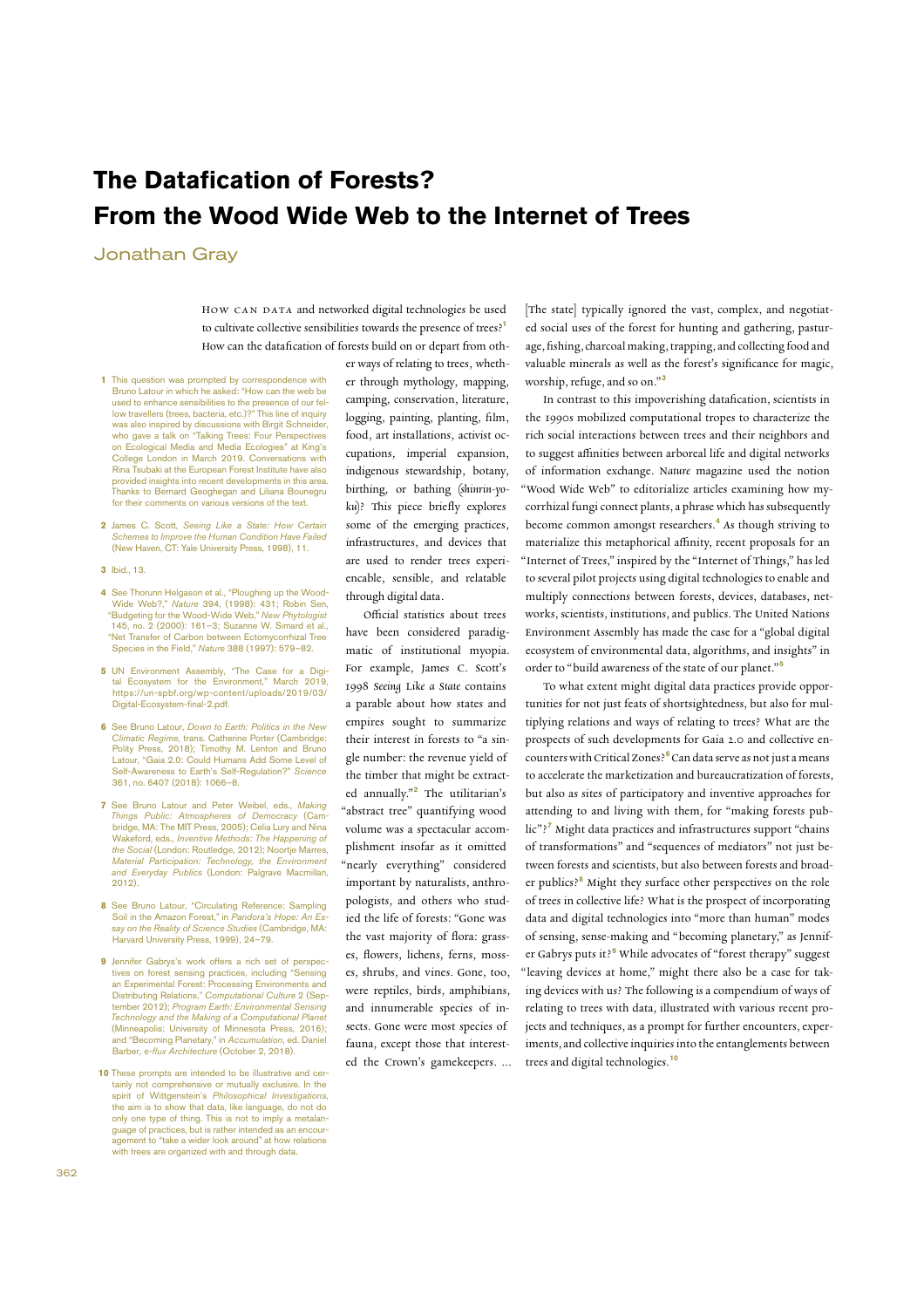ADDRESSING. The concept of addressability is said to be a central aspect of networked technologies and cybernetic imaginaries, from geographical coordinates to hardware numbers to digital traceability.**<sup>11</sup>** Making a person or thing addressable means they can be identified, located, and communicated with on digital networks. In 2013 the city of Melbourne not only assigned trees unique ID numbers, but also email addresses to enable citizens to report issues — unexpectedly giving rise to a surge of questions, reflections, and letters of admiration, a selection of which were shown in 2018 at *The Future Starts Here* exhibition at the Victoria and Albert Museum in London.**<sup>12</sup>**

Lam a beach (B + 241 cm) in Germany (Britz) in a forest of the Thüren Institute of utviznieni (d.<br>1201 bol Tu **Milanon**, 1868 False bo do mando in programme al moltosa uM Wandelski (FTV, Joltz - G. Jon.)<br>Gemme is currently DKP cat and my was here)<br>It will i grow today?  $n<sub>1</sub>$ 



Fig. 1 a: TreeWatch.net. Tweets of a beech from Thünen, Germany. Fig. 1 b: TreeWatch.net. Sap flow sensor and dendrometer, Schovenhorst Estate, Putten, Netherlands.

Trees have also been issued with social media accounts: the Swedish multinational

Ericsson's @connectedtree uses a combination of sensors and an "analysis engine" to "reflect" the trees' "mood" in posts to the Twitter platform.**<sup>13</sup>**Researchers at the *TreeWatch* platform of Ghent University, Belgium, used sensors as the basis for Twitter accounts for individual trees posting about diameter variation and sap flow: "My sap is finally starting to flow!".<sup>14</sup> (See figs. 1 a, *b)* Individual trees have been issued with barcodes, QR codes, and "phytosanitary passports" to enable them to be tracked and have information associated with them. Conversely, the village of Xilinshu in China organized 130,000 juniper trees into a giant QR code, an address visible from the air *(see fig. 2)*.

DASHBOARDING. Dashboards are an increasingly prominent way to provide interfaces with information, with a history that spans the controls of vehicles, radar, financial transactions, management, and real-time data flows.<sup>15</sup> This visual form has been repurposed to display tree data such as total numbers of trees in a given area, comparisons of tree types, tree sizes, and percentage canopy coverage.



Fig. 2: Aerial view on the giant QR code built of juniper trees, Xilinshui, China, 2017.

Researchers at KU Leuven, Belgium, created an "Internet of Trees," a system to "remotely monitor the health of your tree" using a combination of open source sensor kits and an IoTree Dashboard with real-time graphs of temperature, movement, and sap flow.<sup>16</sup> The Dutch-Portugese startup 20tree.ai combines satellite data and machine learning algorithms to provide a "forest intelligence platform" with a dashboard containing insights on tree health, threats, sustainability, soil, and water.**<sup>17</sup>**

IDENTIFYING. "What's that?" Building on centuries of botanical literature, arboreal field guides, and vegetation maps, there are now many digital and web-based projects to identify trees and plants. Citizen science apps such as TreeSnap, LeafSnap, iNaturalist and Pl@ntNet help to guide users to identify trees, in the process creating data which can be used by scientists. Many of these apps are using machine learning algorithms in order to assist with identification as well as to check plant health, including stress from various sources. Databases of images classified by experts and crowdsourcing volunteers are used to train algorithms to recognize different features.

Machine learning assisted identification has also been used to identify trees from satellite imagery. Building on a study that estimates there to be three trillion trees on Earth and a database from the Global Forest Biodiversity Initiative, a Swiss research group used machine learning to map the Wood Wide Web.**<sup>18</sup>** Training datasets based on ground inventories were thus used to create

- **11** See Florian Sprenger, "The network is not the territory: On capturing mobile media," *New Media & Society* 21, no. 1 (2018): 76–96, https://doi. org/10.1177/1461444818787351.
- **12** *The Future Starts Here*, Victoria and Albert Museum, May 12 — November 4, 2018; see Rory Hyde and Mariana Pestana, eds., *The Future Starts Here* (London: Victoria and Albert Museum, 2018).
- **13** Ericsson, "Connected Tree: The Tree That Speaks to the World," 2012, https://web.archive.org/ web/20120724144033/http://www.ericsson.com/ connectedtree.
- **14** See https://treewatch.net/. Birgit Schneider has written about this project as a new form of "nature writing": Birgit Schneider, "Entangled Trees and Arboreal Networks of Sensitive Environments," *Zeitschrift für Medien- und Kulturforschung*, no. 9, 107–26.
- **15** See Nathaniel Tkacz, *Dashboard Visions* (London: Polity Press, forthcoming).

**16** See https://www.dramco.be/projects/iotree/.

**17** See https://www.20tree.ai.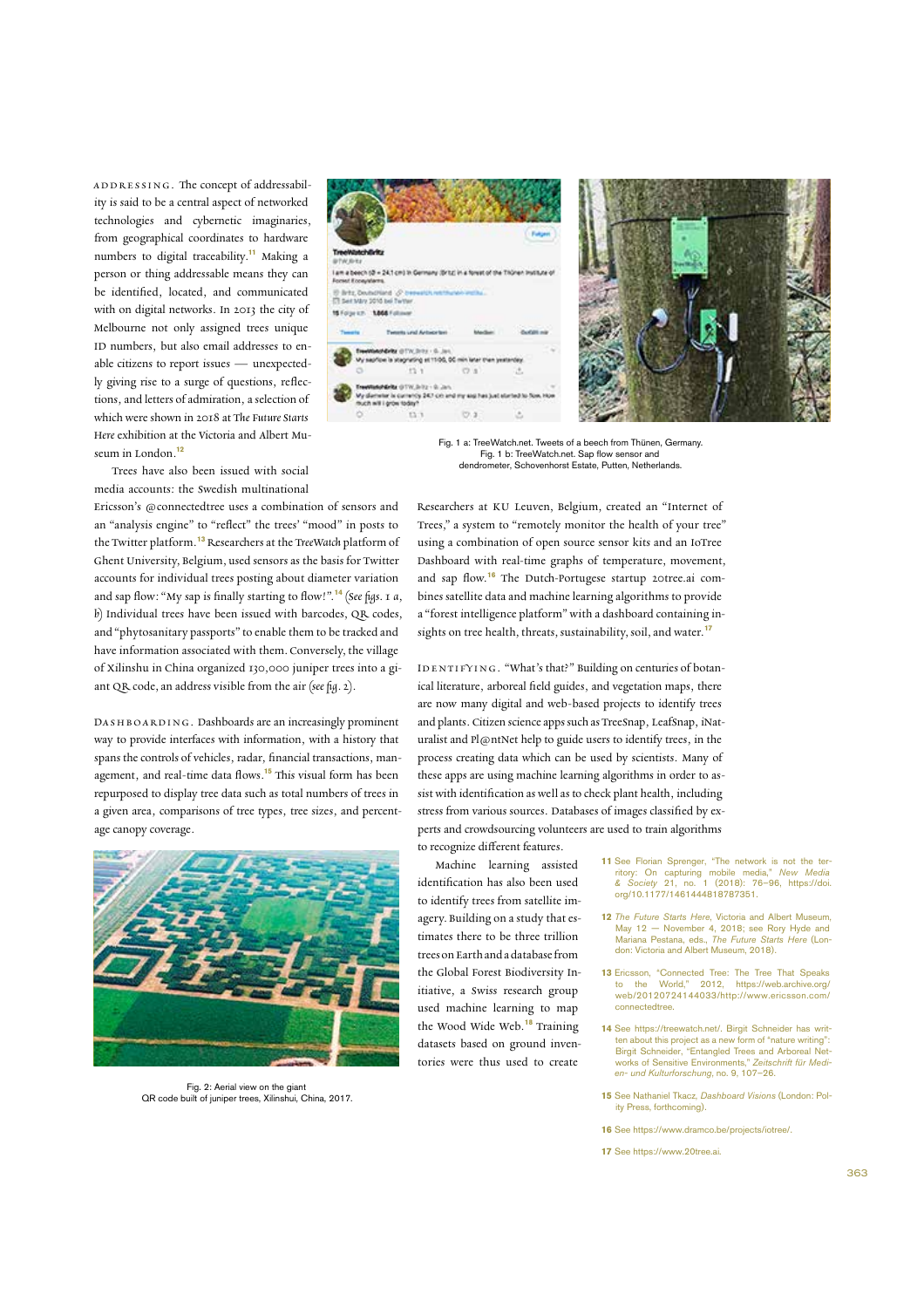

Fig. 3: Descartes Labs. Tree canopy layer around Baltimore Bay.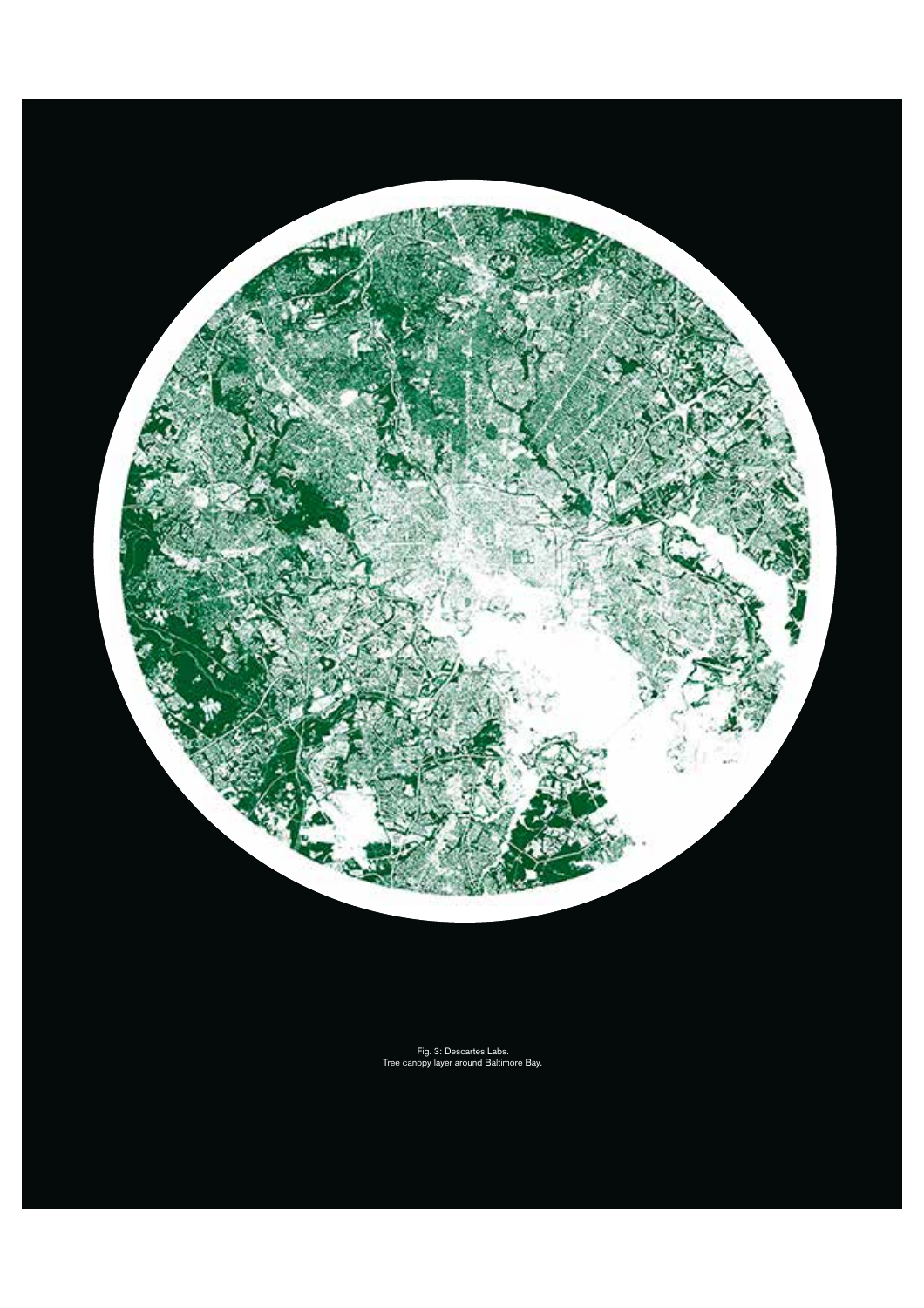algorithmically mediated renderings of symbiotic communities. Other research groups, such as Descartes Labs, have created detailed maps of tree canopy layers in cities, using machine learning to distinguish between trees and other greenery *(see fig. 3)*.

INVENTORIZING. Tree inventories are a common aspect of community forestry, whereby local communities participate in the management, use and governance of a forest. Many citizen science and civic ecology initiatives incorporate tree inventorising, not only through paper forms, but also using apps, websites and online databases. For example, the Casey Trees initiative in Washington, D.C., works with community groups to gather data on "species, height, diameter, tree health, and canopy characteristics," which enables the production of maps, ecosystem analyses, and "tree report cards."**<sup>19</sup>** They use the i-Tree system from the USDA Forest Service which templatizes data collection as well as facilitates the calculation of carbon storage, stormwater runoff, air quality, and other aspects.

What aspects of trees are recorded in such inventories? Just as surveys and polls are understood to contribute to the production and stabilization of human populations, tree inventories facilitate dealing with trees as collectives with certain characteristics. The data fields and attributes which are included in such inventories may be understood as a "parameterization" of trees. How such inventories participate in the rendering of forests may be elucidated by looking over time in the form of "data historiographies" comparing the evolution of different fields (e.g., looking beyond the bottom line of timber measurements) or through comparisons across inventories (e.g., the presence of fields such as the legal designation of "exceptional trees" in Hawaii or indigenous data projects such as the *Heiltsuk Culturally Modi*!*ed Tree Database* in British Columbia, Canada).

MAPPING. Many tree data projects use maps to show the locations of trees and other associated information *(see fig. 4)*. As well as using maps for forest conservation and research, public maps are used to draw attention to different aspects of forests. An interactive animated map from Global Forest Watch uses different colors to show "tree cover gain" and "tree cover loss" around the world over time.**<sup>20</sup>** The Trees and Health app displays a map with sliders to overlay data such as "% tree canopy cover" and "traffic-related air quality" as well as to "assess, prioritize, and plan" tree planting initiatives in response. The collaborative mapping project OpenStreetMap uses tags such as "natural=tree", "natural=wood," and "landuse=forest" to mark and provide information about the coordinates of forests. The proliferation of tree mapping data has given rise to websites and apps with user features such as to "find a forest near you," as well as other projects such as a three-dimensional wooden map of tree volumes in Manhattan, New York *(see figs. 5a, b)*.



OWNING. An 1890 newspaper article from Athens, Georgia, reported about a "tree which owns itself," through a deed from its former owner who stated his intention to "convey unto the said oak tree entire possession of itself and of all land within eight feet of it on all sides."**<sup>21</sup>** The tree was thus said to enter into a state of legal self-ownership, raising questions about property, the law, the status of trees in society, and the uncertain fate of the land after the tree's death. Figs. 4: The New York City Street Tree Map. Online map of every street tree in New York, launched with the data of TreesCount!, 2015–2016.

Over a century later, the art project *terra*0 (2016) raises similar questions through its proposals and digital prototypes of a "self-owning, self-exploiting forest," which operates through "meshes of interacting decentralized autonomous organizations." The project envisages "a scenario whereby a forest is able to sell licences to log trees through automated processes, smart contracts, and blockchain technology,"**<sup>22</sup>** raising questions about

what it means for property-centric forms of social and economic organization to extend to nonhuman actors and about extending the agential capacities of bots, algorithms, databases, and blockchain technologies to forests through the sale of "woodtokens." PERFORMING. How are trees performed with data? In a sense

## **18** See Brian S. Steidinger et al., "Climatic Controls of Decomposition Drive the Global Biogeography of Forest–Tree Symbioses," *Nature* 569 (2019): 404–8.

**19** See https://caseytrees.org/.

- **20** See https://www.globalforestwatch.org/. The project is discussed in Birgit Schneider and Lynda Walsh, "The Geopolitics of Environmental Global Mapping Servic-es: An Analysis of Global Forest Watch," in *A Research Agenda for Environmental Geopolitics, ed. Shannon* O'Lear, (Cheltenham: Edward Elgar Publishing, 2020).
- **21** See E. Merton Coulter, "The Story of the Tree That Owned Itself," *The Georgia Historical Quarterly* 46, no. 3 (1962): 237–49.
- **22** Paul Seidler, Paul Koling, and Max Hampshire, *terra0: Can an augmented forest own and utilise itself?* (Berlin: University of the Arts, May 2016), https://terra0. org/assets/pdf/terra0\_white\_paper\_2016.pdf, 1.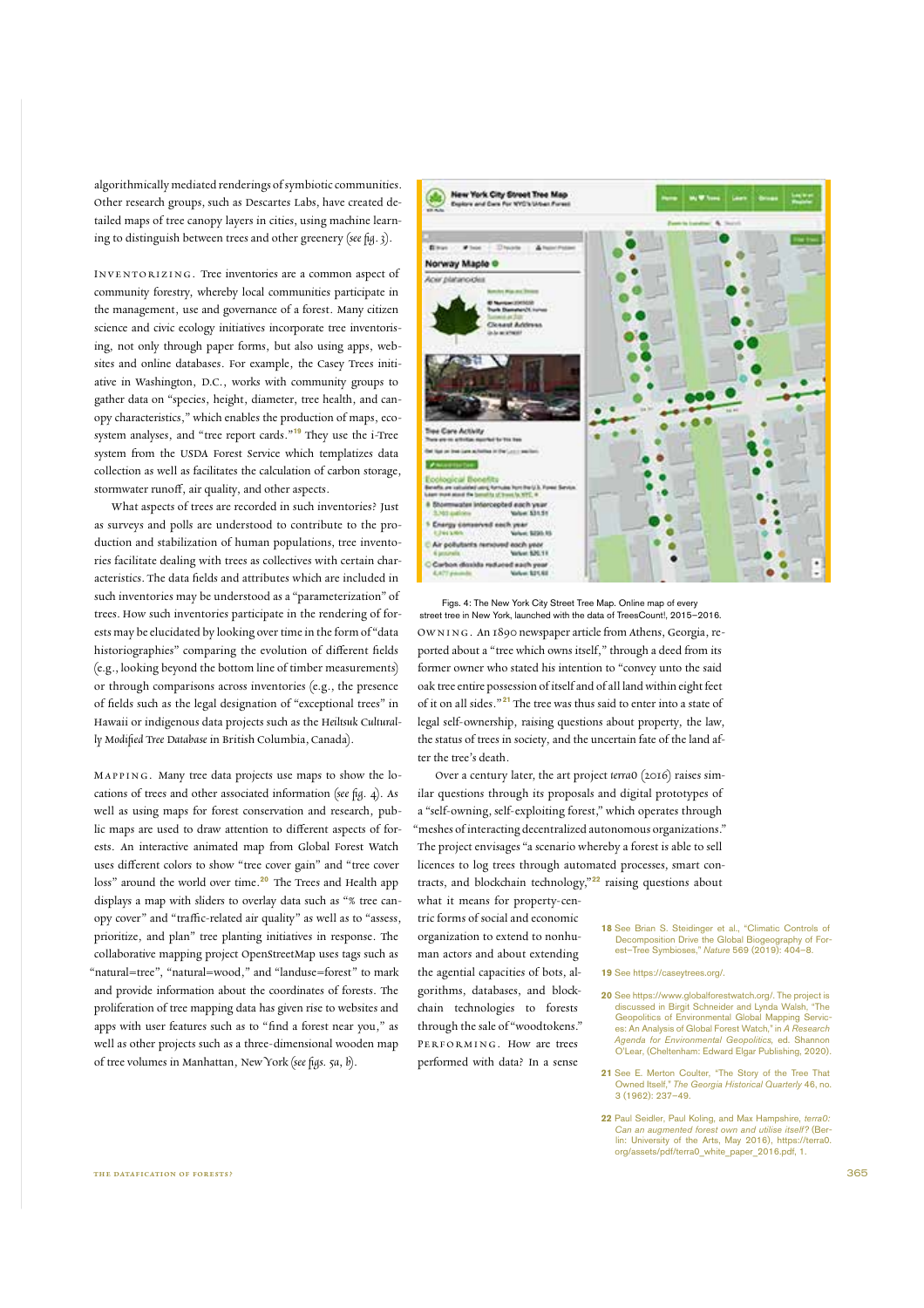all of the tables, lists, numbers, maps, apps, and media examined in this chapter can be considered performances, or ontological renditions of forests.**<sup>23</sup>** Many artists and others integrate tree data into various other kinds of restagings of forests. *The Singing Trees of Tremough* (2008) by the British artist Stanza uses a bank of forty sensors to create "a singing networked tree which can be heard in the park" or *Tree + Field + Lake + Park* (2009) where data are collected and visualized in realtime in the internet *(see fig. 6)*.<sup>24</sup> *Hello Tree (2011) by arts collective Active Ingre*dient collects data from trees in Sherwood Forest in the UK and Mata Atlantica in Brazil to facilitate a "conversation" between them using 3D visualizations.**<sup>25</sup>***Arboretum* (2015) by Australian creative agency APositive uses an augmented reality app to show both information about trees in the National Arboretum, Canberra, as well as virtual animals that would have traditionally lived amongst them.**<sup>26</sup>**For his *Sentient Forest* (2016) in the Forest of Dean, UK artist Andrea Roe uses sensor banks to simulate the "network of information and nutrients" between fungi and trees *(see* !*g. 7)*. **<sup>27</sup>**Tree data may thus schematize the participation of trees in various kinds of cultural production.

PLANTING. Tree planting has a long and contested history, from the greening of cities to timber for shipbuilding to failed colonial afforestation.<sup>28</sup> The *Greening of Detroit project*, founded in 1989, met unexpected resistance from residents who issued "no tree requests," partly because they did not trust local authorities to help maintain them.**<sup>29</sup>** More recent enthusiasm about the potential of massive tree planting to combat climate change has met with concerns about neglecting the comparative importance

- **23** See Annemarie Mol, "Ontological Politics. A Word and Some Questions," *The Sociological Review* 47, (1999): 74–89.
- **24** See http://www.stanza.co.uk/tree/index.html.
- **25** See https://web.archive.org/web/20151012124058 or even http://www.hello-tree.com/.
- **26** See http://www.a-positive.com.au/project/arboretum/.
- **27** See https://www.forestofdean-sculpture.org.uk/ sentient-forest/
- **28** See Diana K. Davis and Paul Robbins, "Ecologies of the Colonial Present: Pathological Forestry from the *taux de boisement* to Civilized Plantations," *Environment and Planning E: Nature and Space* 1, no. 4 (2018): 447–69.
- **29** See Christine E. Carmichael and Maureen H. McDonough, "Community Stories: Explaining Resistance to Street Tree-Planting Programs in Detroit, Michigan, USA," *Society & Natural Resources* 32, no. 5 (2019): 588–605.
- **30** See https://ecosia.zendesk.com/hc/en-us/articles/ 201657341-How-does-the-personal-counter-work-.
- **31** See https://www.nycgovparks.org/trees/treescount.
- **32** See http://www.treemetrics.com/ourtechnology/ measure/.
- **33** See https://www.opentreemap.org/.
- **34** See Helen Verran, "Enumerated Entities in Public Policy and Governance," in *Mathematics, Substance and Surmise*, ed. Ernest Davis and Philip J. Davis (New York: Springer, 2015), 365–79.

of protecting old-growth forests as well as overlooking the urgent need to reduce emissions.

The popularity of tree planting for carbon and paper offsetting has given rise to initiatives which connect the fate of trees to the media logics of apps, platforms, and other online devices. A noted post from the sustainable clothing brand TenTree urged Instagram users to "double tap to plant a tree," harnessing the viral dynamics of the platform for both advertising and planting *(see fig. 8)*. The Ecosia search engine also funds planting through advertising, suggesting it takes "roughly 45 searches to plant a tree."**<sup>30</sup>** The Forest app encourages users to



Fig. 5 a, b: TWO-N, *Manhattan Tree Topography Map*. 2018. Visualization of the street tree population of NYC through data driven, wooden map.

"stay focused, be present," and plants trees to reward them for time spent away from their phones, thus quantifying and gamifying non-screen time.

QUANTIFYING. Creating inventories and maps of trees also enables their quantification. Some projects foreground quantification as a focus, such as the *TreesCount!* census in New York, which in 2015–16 entailed 2,241 volunteers mapping 666,134 street trees and estimating \$151.2 million of "benefits" to the city.**<sup>31</sup>**The Treemetrics' *Forest HQ* platform promises analyses of the "most productive areas" of forests as well as "accurate forest valuations."**<sup>32</sup>** The *OpenTreeMap* project aims to collect, manage, model, and analyze tree data, including the calculation of "ecosystem benefits" and the quantification of the value of "green infrastructure."**<sup>33</sup>** The i-Tree software which it runs on (and which powers tree inventories around the world) contains a number of built-in metrics and analytical capabilities for the quantification and valuation of trees. Such practices give rise to the production of "enumerated entities,"**<sup>34</sup>** from the three trillion global count to city and country level estimates of tree-totals and tree-values. REMEMBERING. Data can be used to elicit and encode memories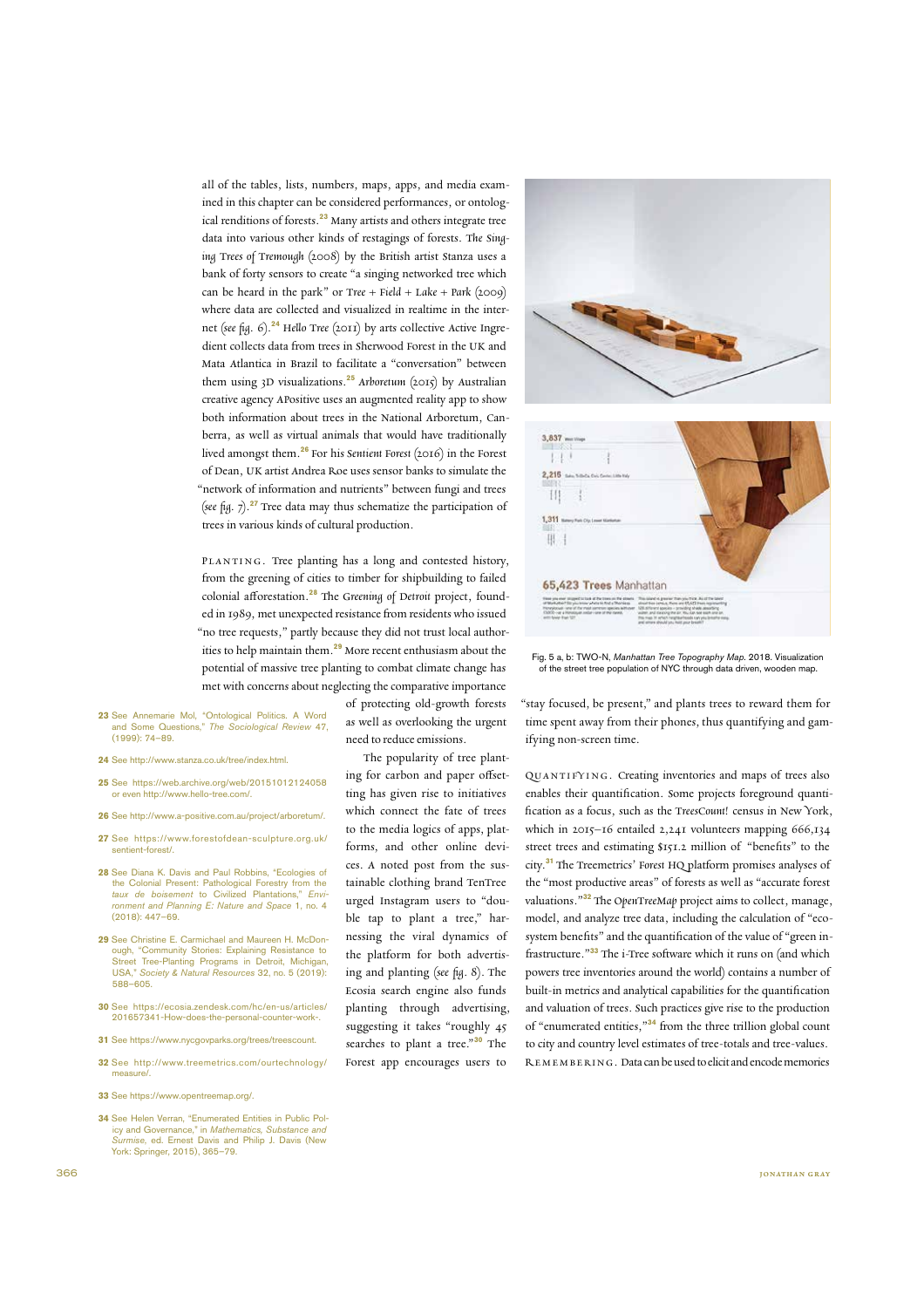

Fig. 6: Stanza, *Tree*, 2009. Data visualization of live data from light, temperature, humidity, noise, and gps.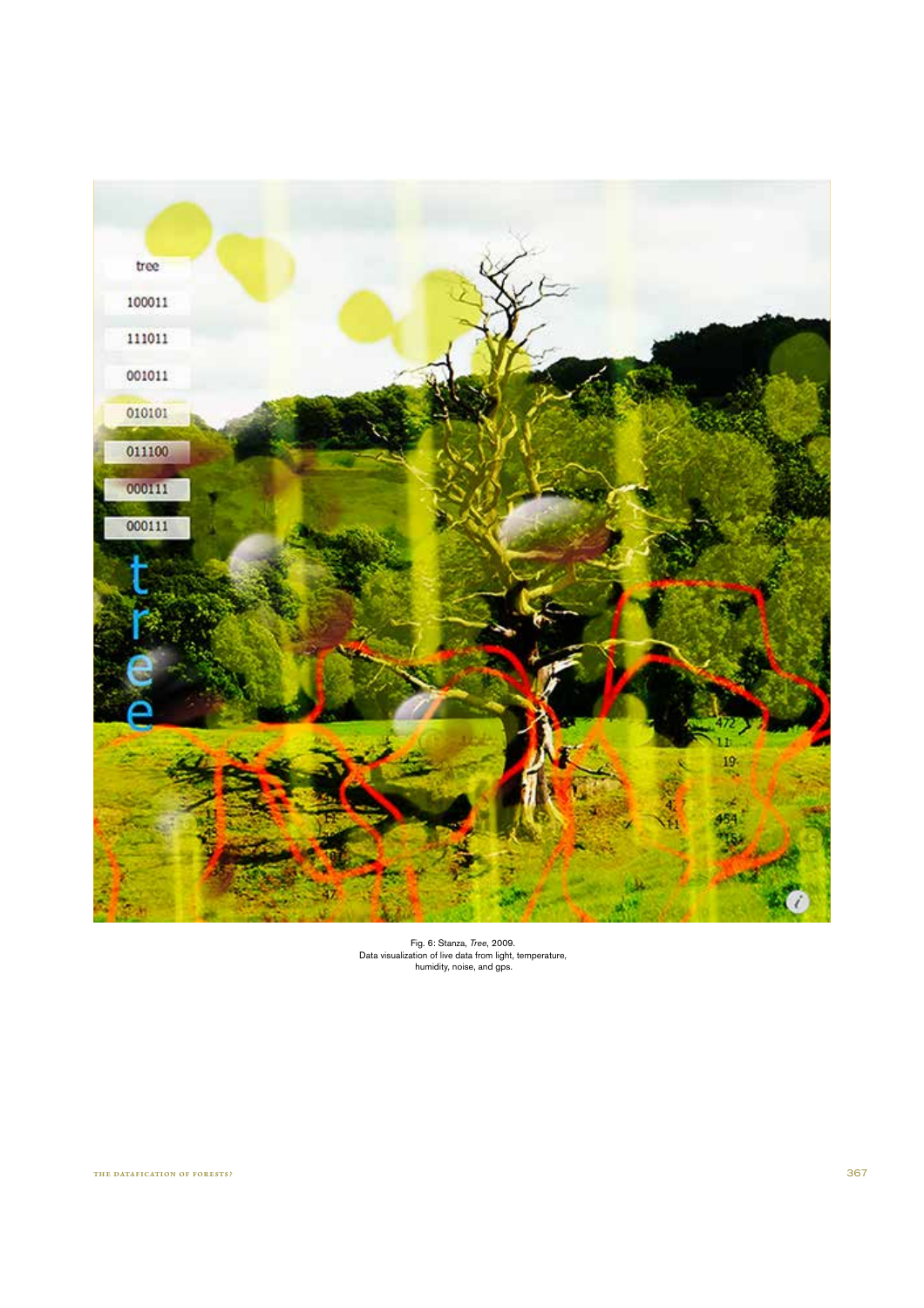

Fig. 7: Andrea Roe with Al Bennett, Sentient Forest, 2016. Solar powered LEDs mimic mycelial networks and communicate the presence of walkers to surrounding trees.

of living with trees. The Á*rboles de Botogá* project by Datasketch sought to create a "collaborative tree catalog," which included memories and stories about the trees in the city.**35** They advocated for the release of the official tree inventory, which they published in full and used as the basis for interactive projects. Readers could call a WhatsApp number and leave voice notes, which included "stories of trees where they had their first kiss, trees that taught them how to climb, that protected them from thieves, or that were missed because they were cut down."**<sup>36</sup>** The project thus sought to foreground the role and presence of trees in urban life.

- **35** See contributions and project results at http:// especiales.datasketch.co/arboles-bogota/.
- **36** Maria Isabel Magaña, "Multiplying Memories While Discovering Trees in Bogota," in *The Data Journalism Handbook 2: Towards a Critical Data Practice*, ed. Jonathan Gray and Liliana Bounegru (Amsterdam: Amster-dam University Press, forthcoming)
- **37** See Jonathan Gray, "Data Witnessing: Attending to In-justice with Data in Amnesty International's Decoders Project," *Information, Communication & Society* 22, no. 7 (2019): 971–91.
- **38** See https://conservationdrones.org/ and https:// interactive.aljazeera.com/aje/2016/lungs-of-the-earth/ index.html.
- **39** https://rfcx.org/.

WITNESSING. The use of data infrastructures to attend to forests may be construed as a form of "data witnessing."**<sup>37</sup>** Drawing on both notions of witnessing from media studies ("media witnessing") and science and technology studies ("virtual witnessing"), data

witnessing examines how situations of injustice can be accounted for and responded to through data, affirming the often collective, distributed character of witnessing as well as the participation of nonhuman actors.

For example, Conservation Drones has captured footage in Southeast Asia, which is intended not just as legal evidence, but also in order to multiply public witnessing of environmental injustice through orthomosaic maps (stitched together from drone footage) and machine learning to identify illegal logging.**<sup>38</sup>** Rainforest Connection provides a "scalable, real-time logging detection system" with solar-powered, recycled smartphones and machine-learning to remotely identify sounds, such as chainsaws, and to send text messages to local authorities and indigenous communities.**39** The ARTiVIS group has prototyped a DIY Forest Surveillance Kit with open source hardware and software for live video streaming from forests to support environmental activism.**<sup>40</sup>** The *Forest Watcher* app enables users to participate in "dynamic online forest monitoring" and highlights "#PlacesToWatch" for "threats to global forests."**<sup>41</sup>** All of